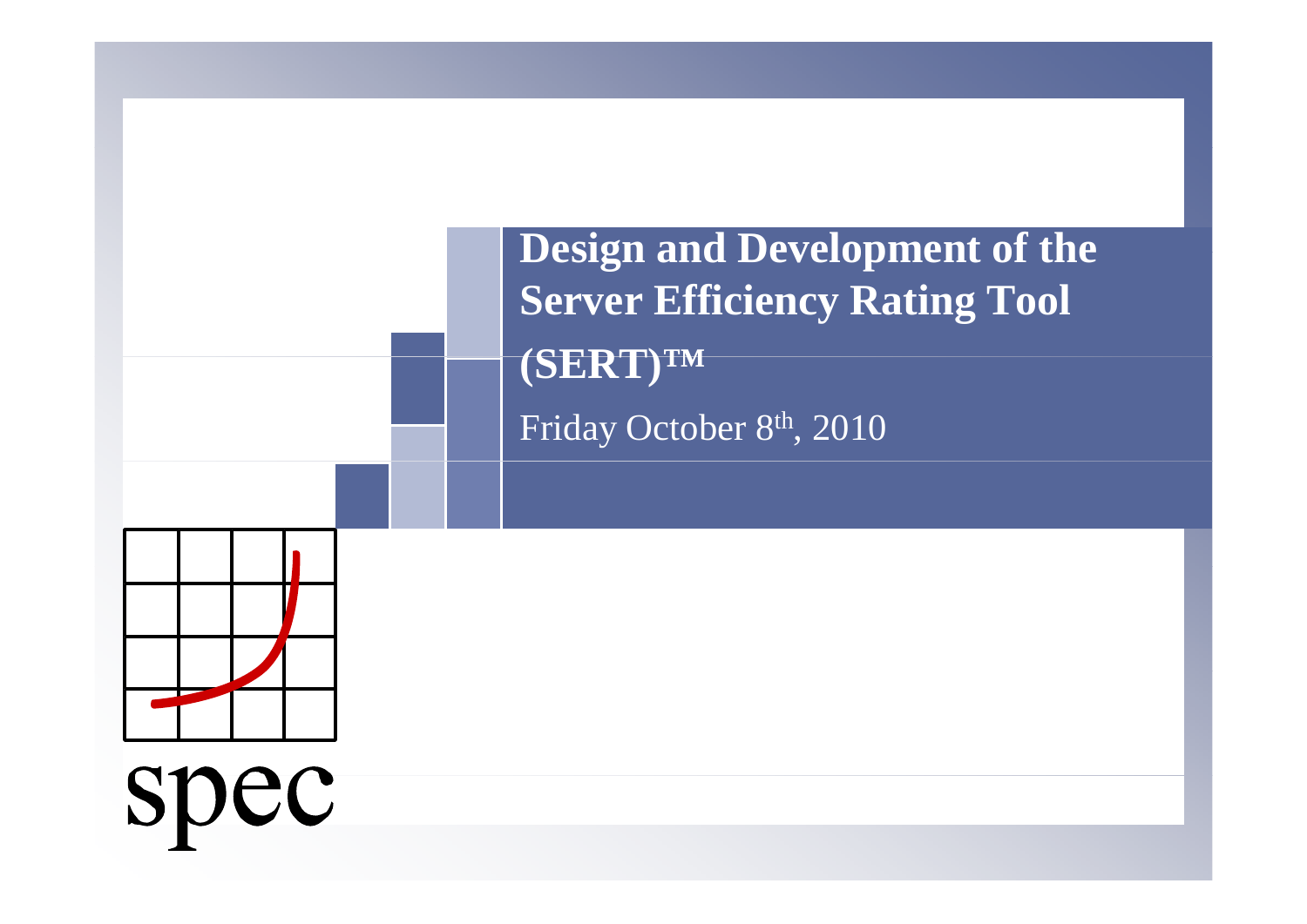

The Standard Performance Evaluation Corporation (SPEC®) was founded in 1988

It is a nonprofit organization dedicated to creating industry standards for measuring computer and software performance

Includes representatives from more than 60 member companies and organizations

Has released more than 30 industry-standard benchmarks

These have been used to create more than 20,000 peer reviewed published performance reports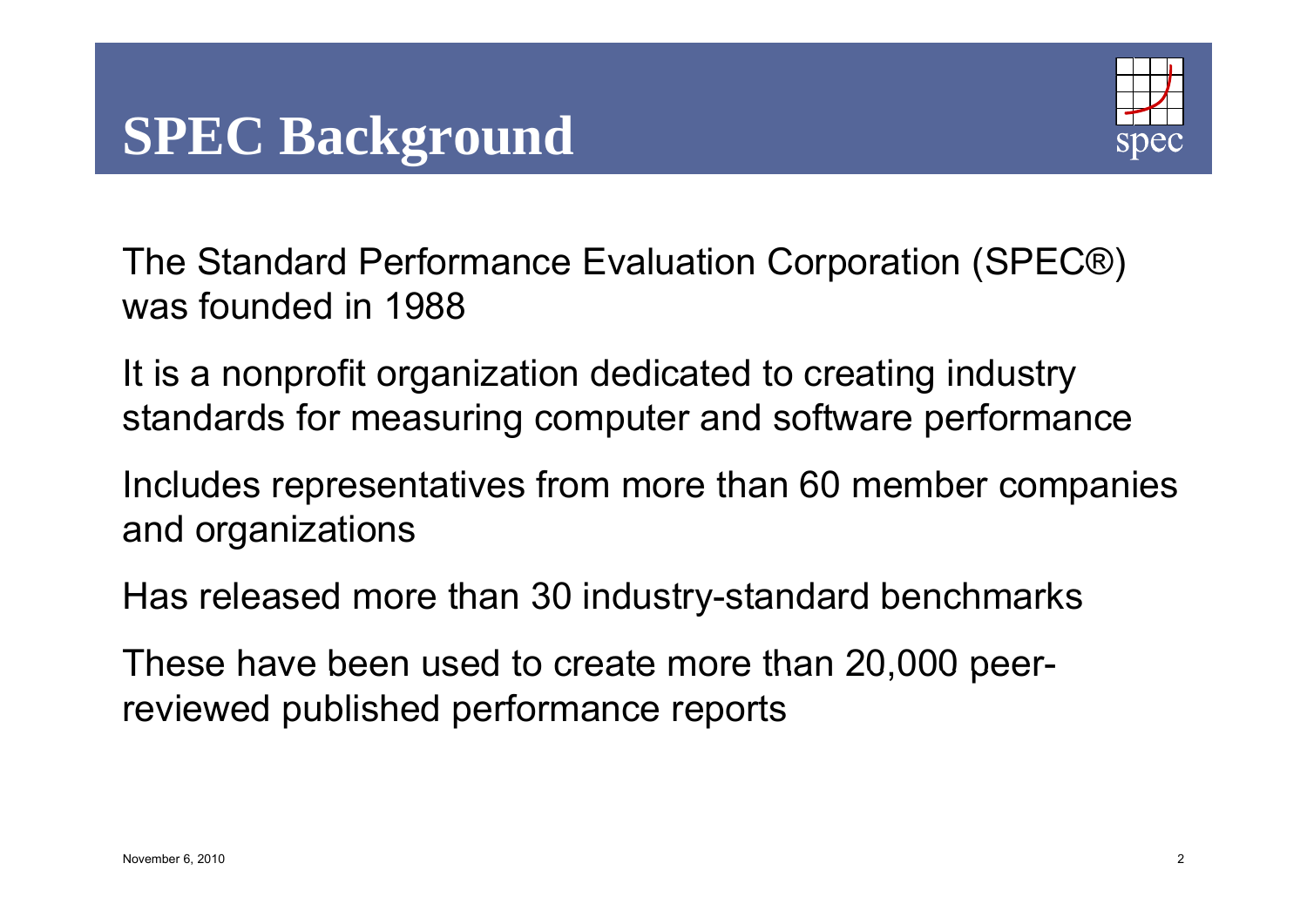# **SPEC Organization**



Structured in four groups:

- Open Systems Group (OSG)
- **High Performance Group (HPG)**
- Graphics and Workstation Performance Group (GWPG)
- Research Group (RG)

The OSG includes groups covering benchmarking for:

- **Processors**
- Java
- Virtualization
- Power

The SPECpower subcommittee was responsible for creating the SPECpower\_ssj2008 benchmark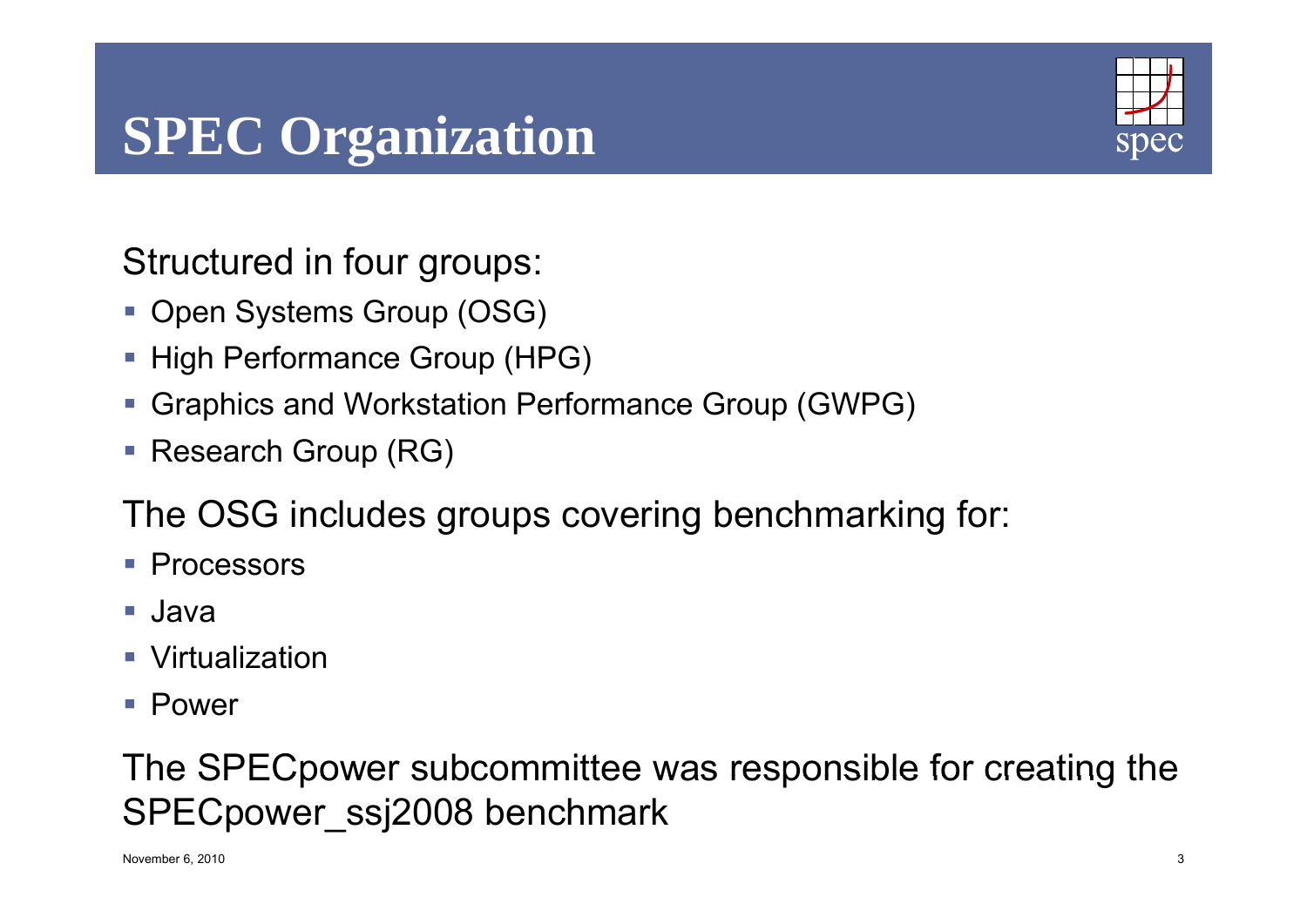## **ENERGY STAR Motivation**



Almost 3% of all US generated electricity consumed in 2010 will be used to power datacenters

Most will be used by servers and associated air conditioning

Additional by networking and other support infrastructure

The US Environmental Protection Agency (EPA) launched the ENERGY STAR® Computer Server program in May 2009

After starting initial industry consultation in January 2006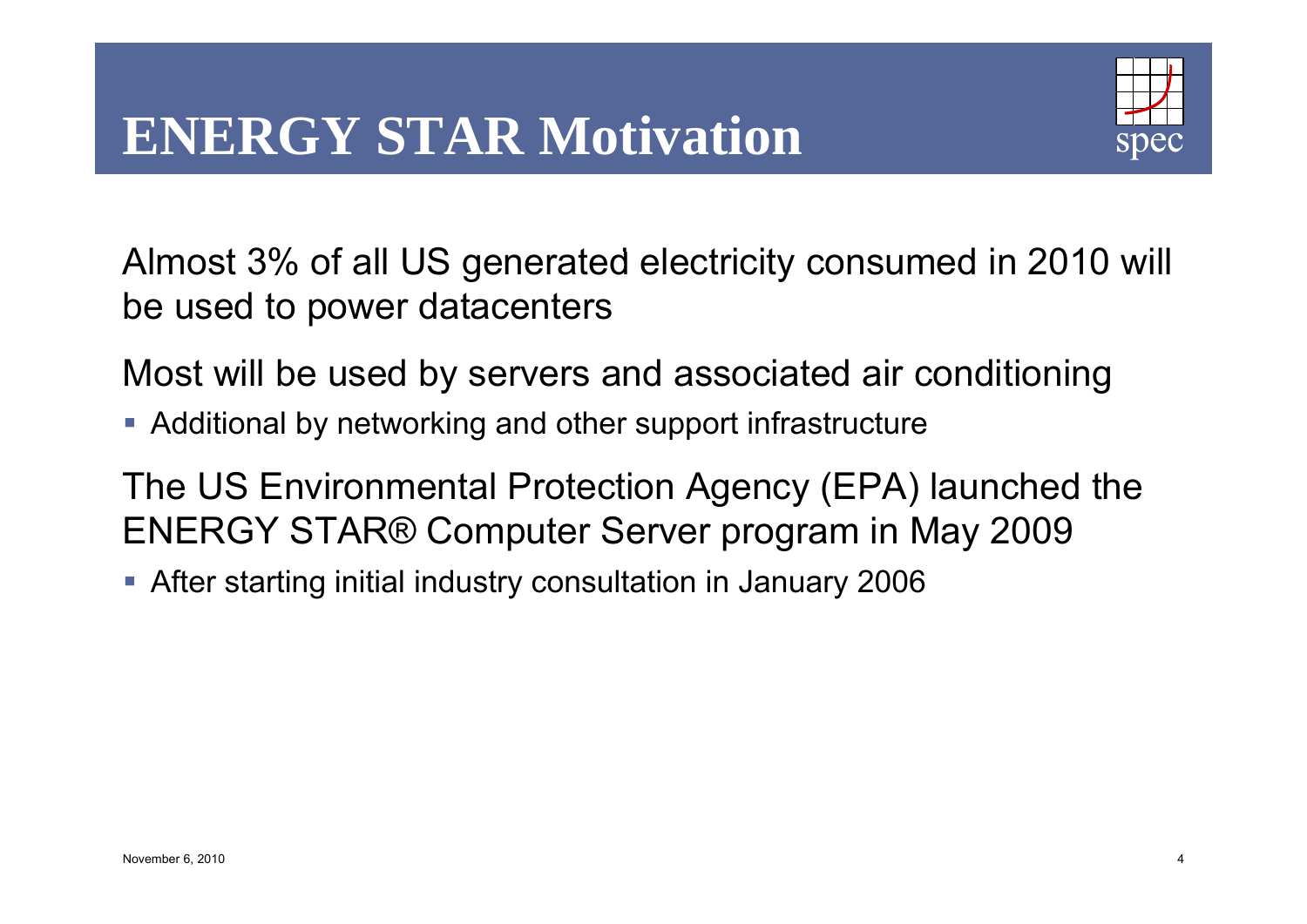

A tool to deliver a broad set of data derived from the individual tests, and NOT a benchmark…which is a loaded term

Does not attempt to simulate *specific* end user workloads, instead providing a set of focused synthetic "worklets"

Worklets have so far been developed to exercise:

- **Processors**
- **Memory**
- Storage I/O
- **Overall System**

Worklets may also be combined into various configurations:

 Run serially or in parallel to provide "system" tests integrated across all the different subsystems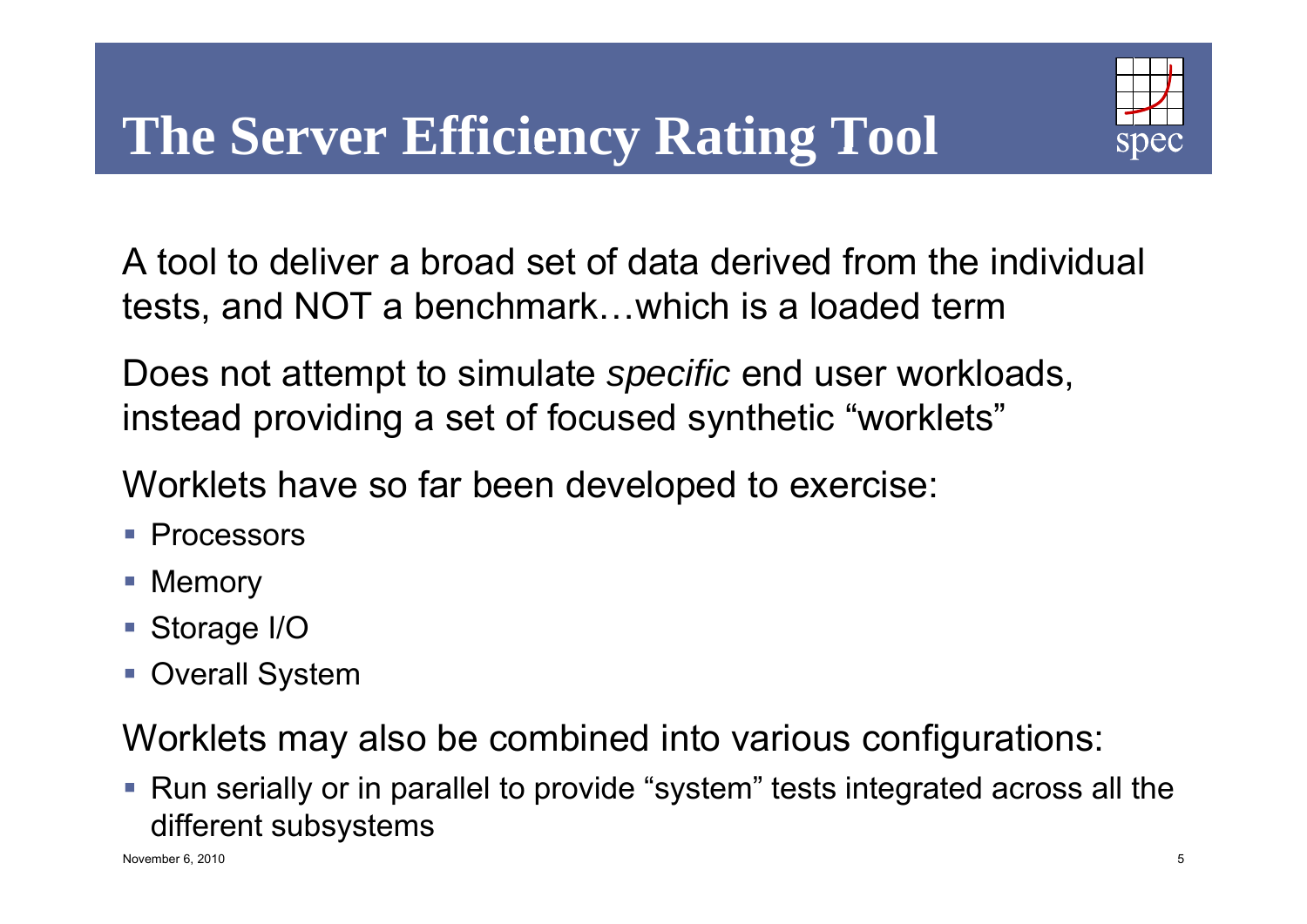

Delivered via an industry-wide collaboration:

- Anyone willing to contribute effort is welcome to join the SPECpower subcommittee and work on SERT development and testing
- Good for enabling cross-industry representatives with hardware and software backgrounds to participate
- Can be difficult to get sufficient development resources to support all the desired features – most contributors also have "real" jobs  $\mathbb{\odot}$
- We welcome volunteers from academia as well as from industry!

SERT development is described in the SERT Design Document:

- A "living" document that is regularly updated and shared with the EPA
- Also with the ENERGY STAR Computer Server industry stakeholders
- Feedback and input to the SPEC is provided via regular calls and reviews organized and mediated by the EPA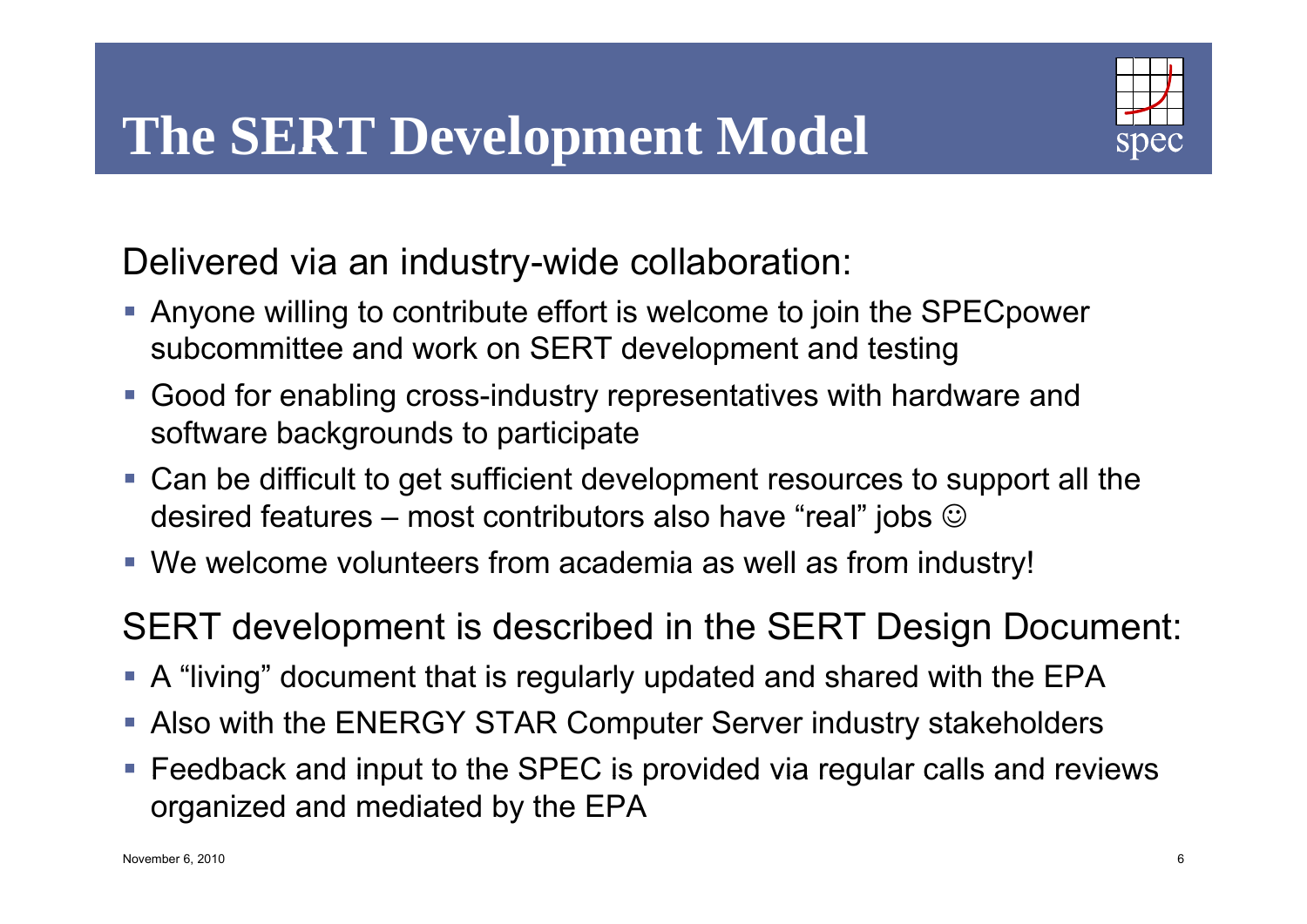## **Development Audience**



Many of the EPA's ENERGY STAR stakeholders are already represented within SPEC

- $\blacksquare$  Most of the large OEMs and operating system suppliers
- Seeking additional involvement of smaller providers of server systems
- Such as the Value Added Resellers (VARs) and "white box" builders
- Such companies typically have few resources at their disposal
- So are very constrained in the configurations they can test
- And the dedicated test hardware and actual test engineers they can afford to provide

Discussions currently underway with the EPA regarding certifying test laboratories to perform testing and validation for such companies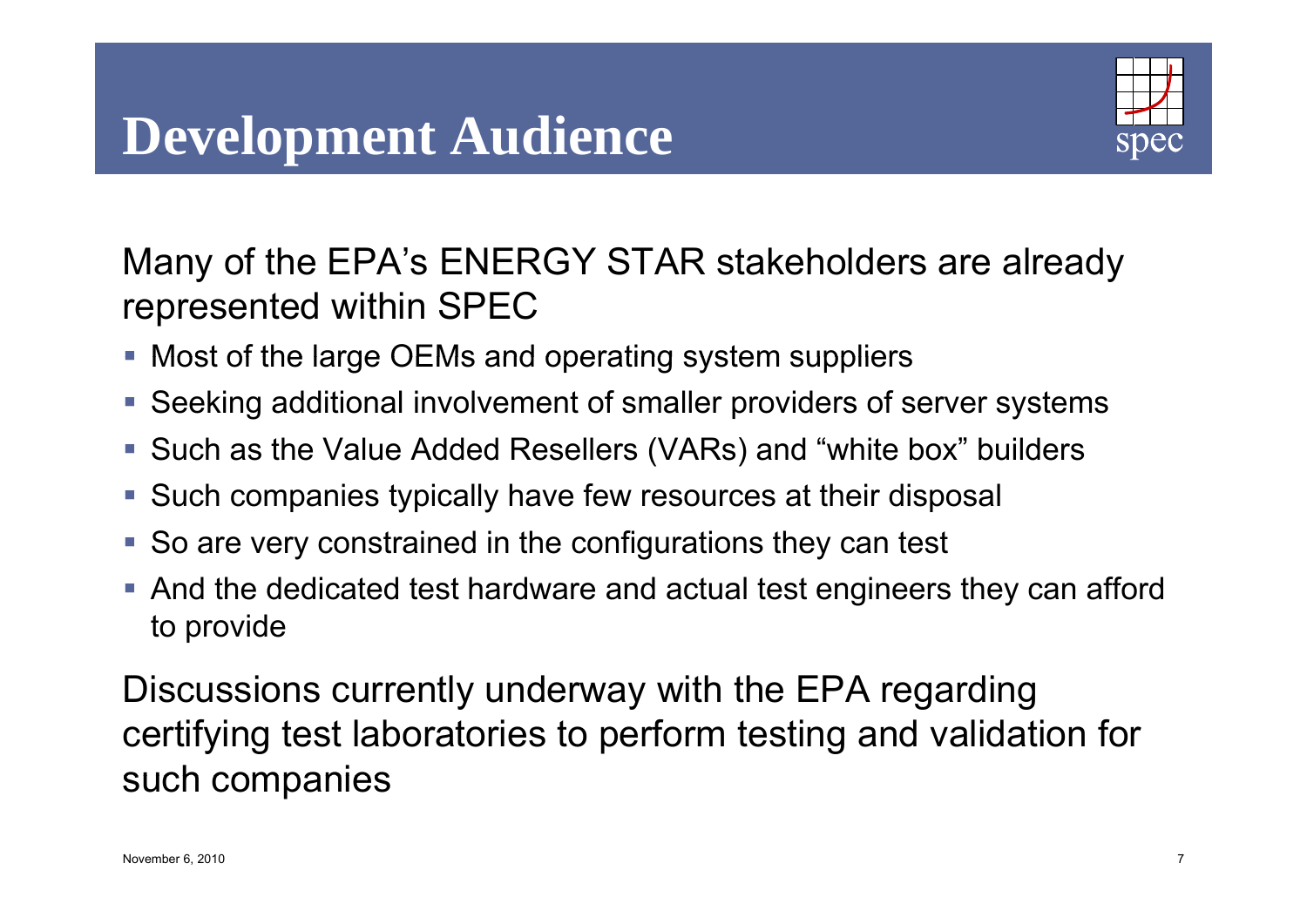## **Development Constraints**



### Targeting a clearly defined set of hardware and operating system platforms to support:

| Hardware Platform       | x86 (AMD)                 | x86 (AMD)    | x86 (AMD) | x86 (Intel)                      | x86 (Intel) | x86 (Intel) |           | Itanium (Intel) POWER (IBM) POWER (IBM) POWER (IBM) |              |       | <b>SPARC</b><br>(Fujitsu) | <b>SPARC</b><br>(Oracle) |
|-------------------------|---------------------------|--------------|-----------|----------------------------------|-------------|-------------|-----------|-----------------------------------------------------|--------------|-------|---------------------------|--------------------------|
| <b>Operating System</b> | Windows<br>Server 2008 R2 | <b>LINUX</b> | Solaris   | <b>Windows</b><br>Server 2008 R2 | LINUX       | Solaris     | HP/UX 11i | <b>AIX</b>                                          | <b>IBM I</b> | LINUX | Solaris                   | Solaris                  |

- **Only 64-bit operating systems would be supported,**
- Determine how many older releases of operating systems available prior to the release of SERT need to be supported
- Constrained due only to limited development resources, not architectural

#### Source code will not be made generally available

- **Reducing the risk of accidental customization**
- And thus potentially different results being reported back to the EPA
- Minimizing the complexity of the results review process
- **However, anyone may request a code review of any part of the SERT**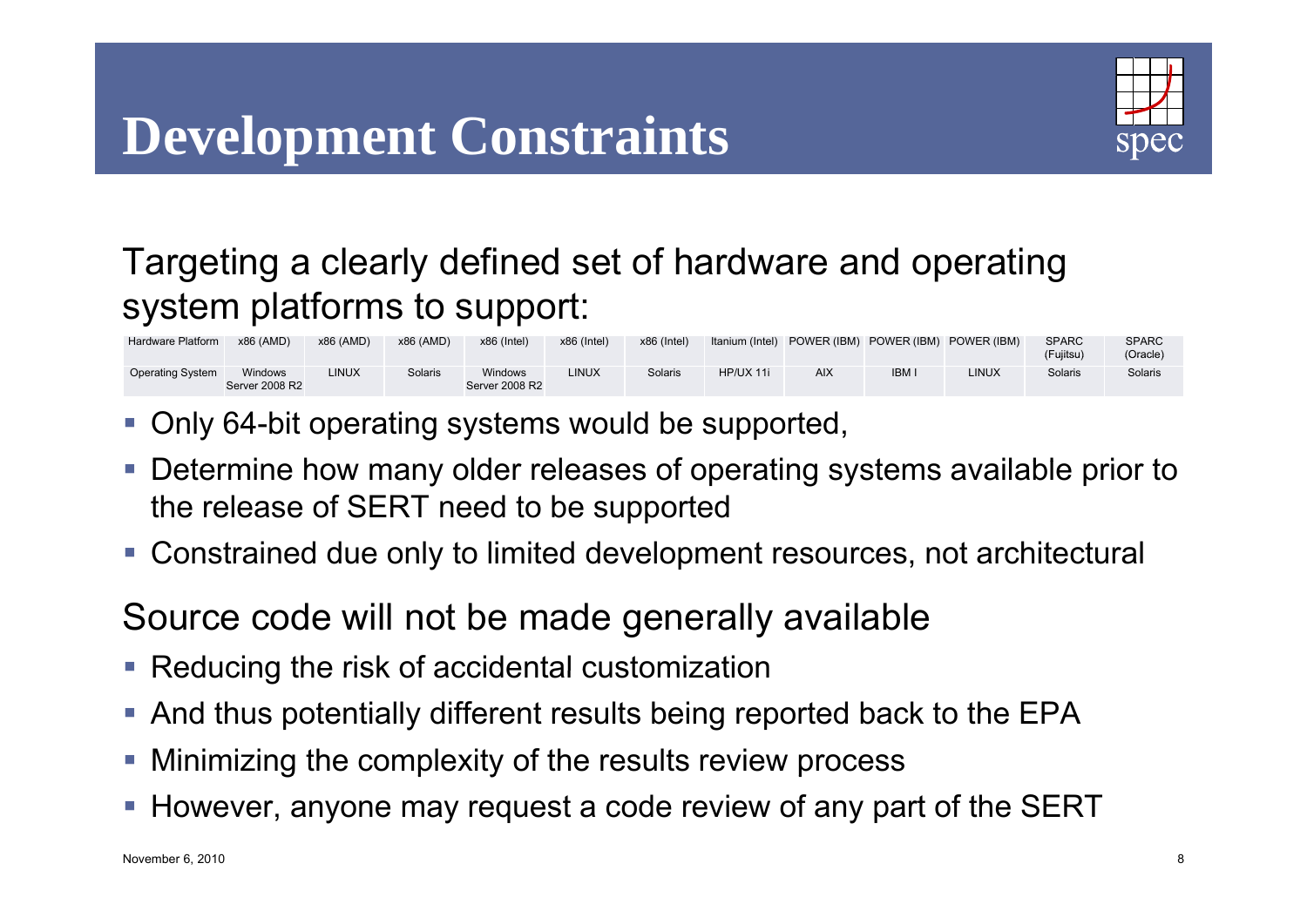

# **Hardware and Software Configuration**

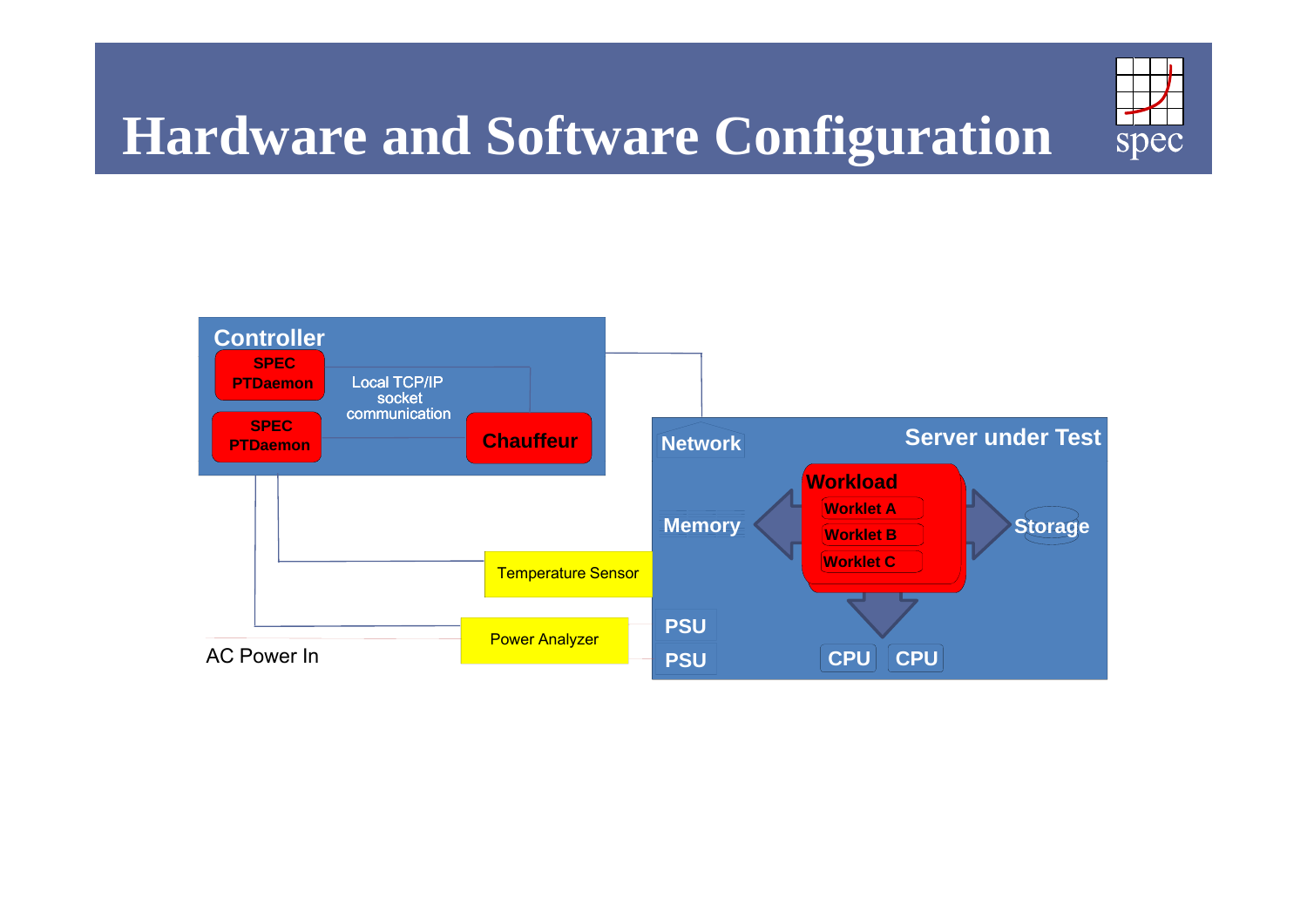

Worklets™ provide the simulated workloads

Chauffeur™ manages worklet execution and coordinates between the System Under Test and the Controlle r

PTDaemon™ coordinates between Chauffeur and one or more power analyzers and temperature probes

Reporter takes the raw test results (in XML) from each worklet and outputs the combined results in XML, HTML and eventually PDF-formatted reports

The GUI provides an interactive UI to enter static data about the systems, and also invokes agents to collect discoverable information such as BIOS, CPU, memory and IO device details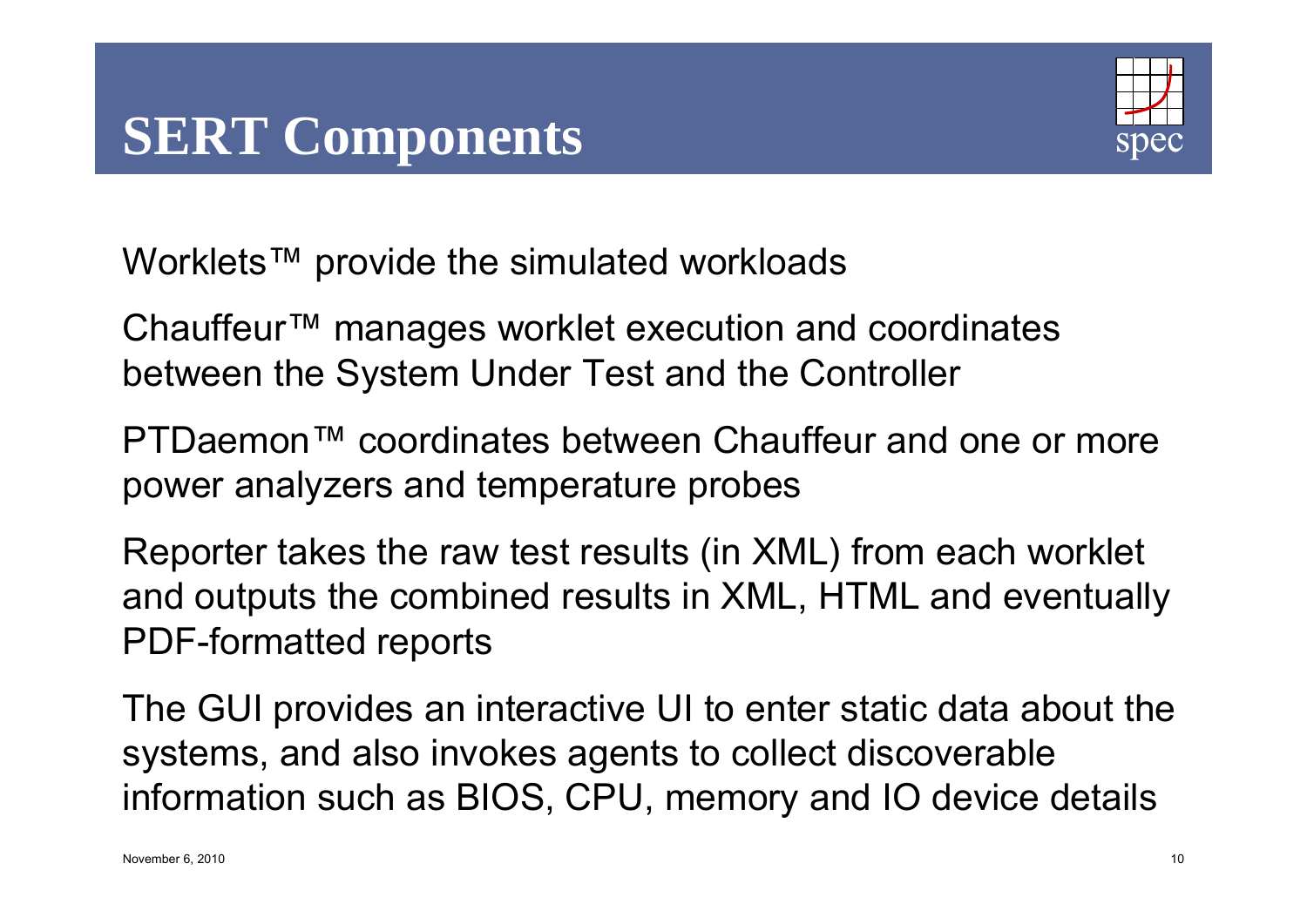## **SERT Worklets**



### **CPU**

A mixture of integer, floating point, matrix manipulation and XML validation

### **Memory**

Memory-intensive derivatives of the XML validation tests

### Storage I/O

Sequential, random and various mixtures of both

Network I/O

■ Possibly covered by "configuration modifiers"...

### System

A derivative of the SPECpower\_ssj2008 performance benchmark

## Active Idle

November 6, 2010 11 November 6, 2010 11 November 6, 2010 11 November 6, 2010 11 November 6, 2010 11 November 6, 2010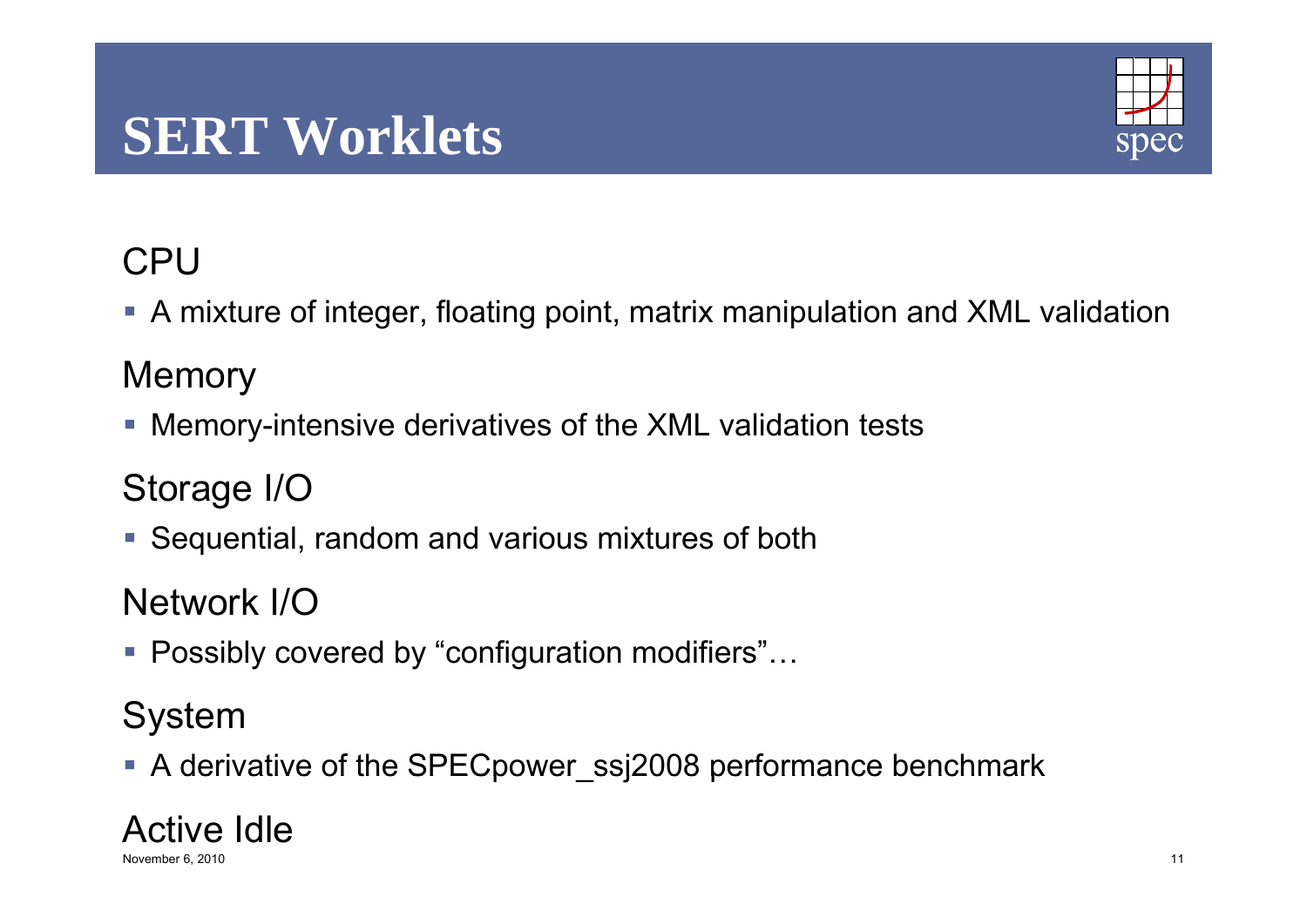

Configuration may come from scripts, the GUI and the system agent, then be passed to Chauffeur:

- Run each worklet based on its configuration and initial parameters
- The sequence of serial or parallel operations specified by the configuration
- Supports the affinitization of JVMs to specific sockets or cores
- Provides the option of running all the worklets in a single JVM or of starting a new JVM for each worklet

#### To ensure valid results there are multiple phases of execution:

- A warm-up phase at the start of each worklet execution to enable the system to settle and for power consumption to stabilize
- **One or more calibration phases**
- A measurement phase during which the results are collected
- A cool-down phase, after which the worklet terminates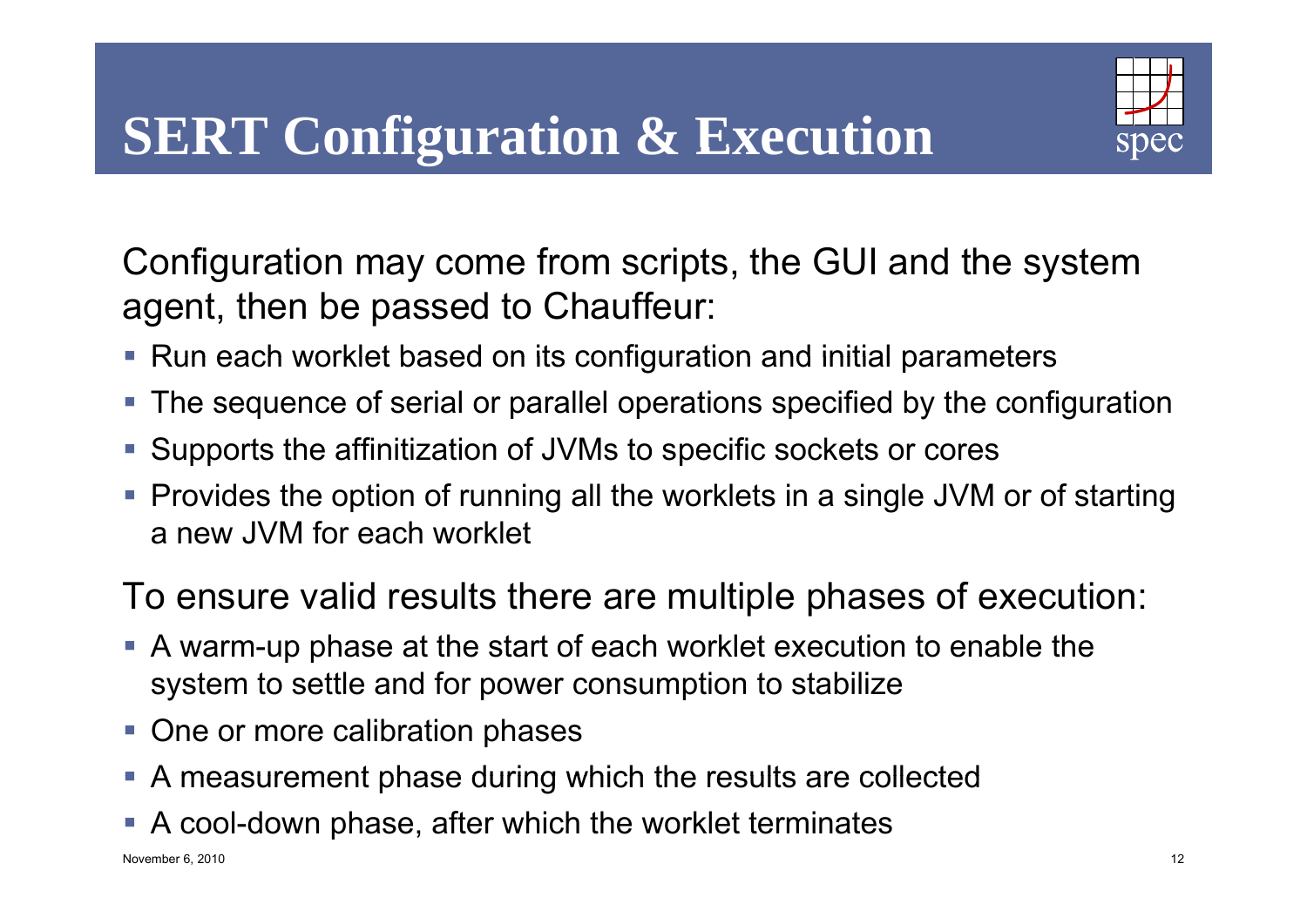

It is critical that the SERT support as many operating systems and processor architectures as possible

Many SPEC benchmarks have already been developed in JAV A

But JAVA is not appropriate for all tasks, so C and C++ also need to be supported

JAVA worklets ma y call libraries develo ped in C or C++ via the JAVA Native Application (JNA) interface

 Typically used to access lower level operating system APIs that do not map to JAVA classes, and may offer richer capabilities

#### May also call the standard JAVA libraries

■ E.g. for encryption and compression support, that may vary between countries and vendorsNovember 6, 2010 13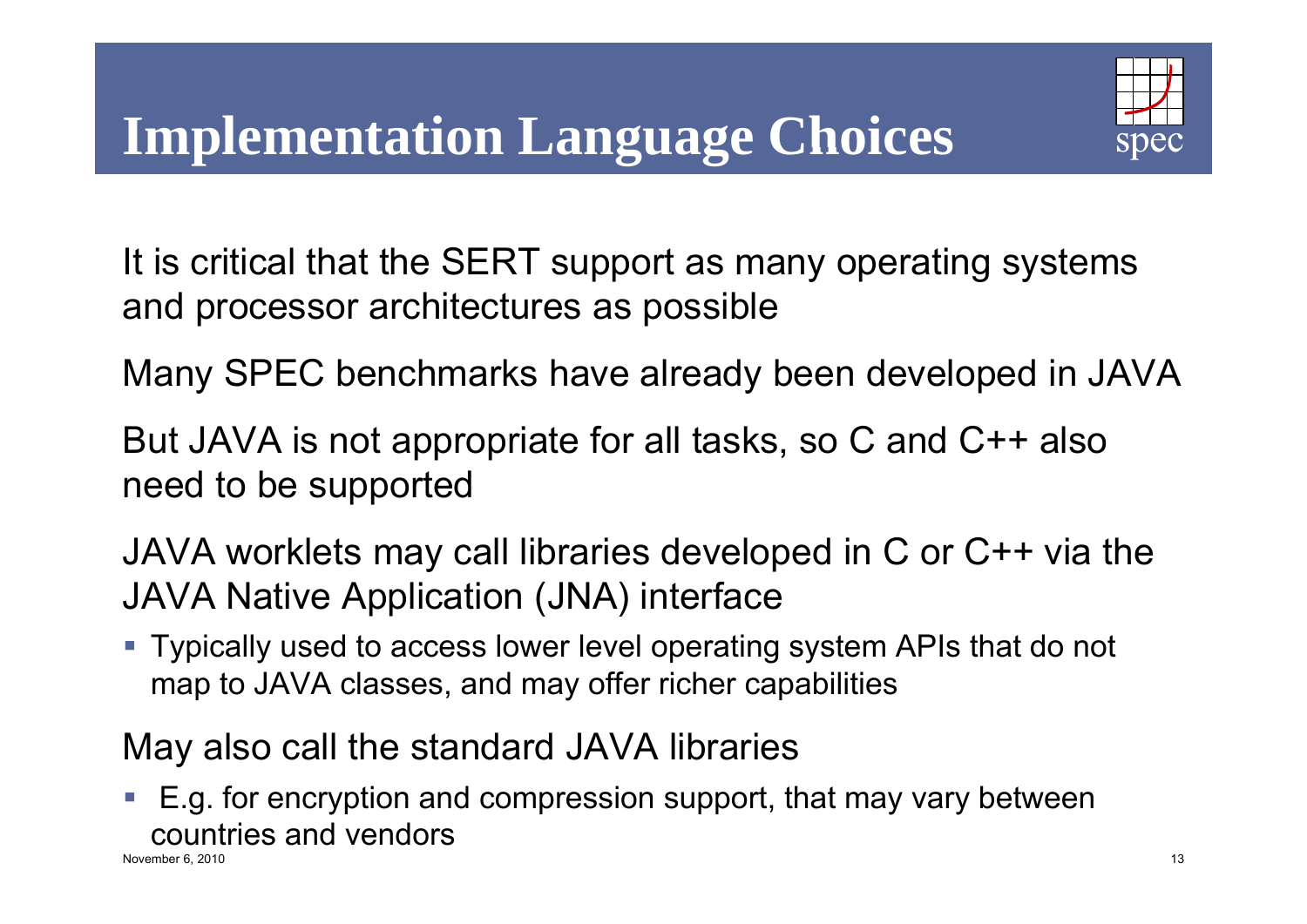# **Supported Hardware**



Version 1 of the ENERGY STAR program supports servers with up to four processors

Extended for Version 2:

- The SERT is designed to support arbitrarily large servers
- First release is targeted at up to four processors, with any number of cores
- Also supports Blade Servers and Multi-Node servers
	- $\Box$  Comprising two or more independently booted nodes in a single enclosure

### The SERT does not explicitly support virtualization

- If expects to be executed on physical (rather than virtualized) hardware
- The SERT can however simulate the high loads that virtualization imposes on hardware
- **This is likely to be revisited in subsequent releases, given sufficient** development resources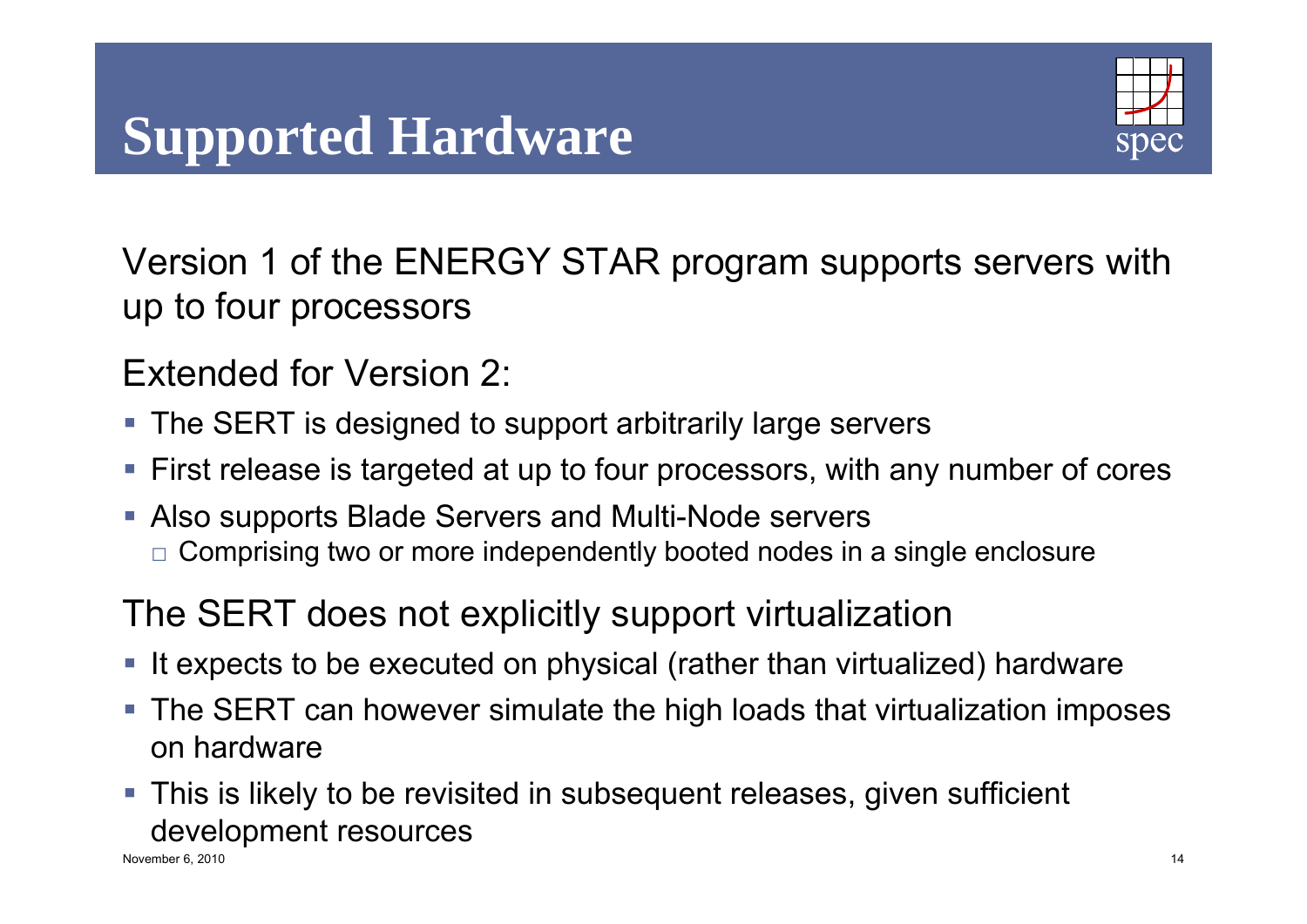

Version 1 of the SERT is intended to release as part of the EPA's ENERGY STAR Computer Server Version 2 program

Developed via significant cross-industry collaboration, which enables it to avoid the risks of favoritism

Targeting all sectors of the server market

■ From major OEMs to small Value Added Resellers and "white box" builders

The SERT offers the range of power usage data that server buyers will need to enable environmentally conscious purchasing decisions in future

It will continue to evolve and provide even richer testing

We always have opportunities for enthusiastic contributors! November 6, 2010 15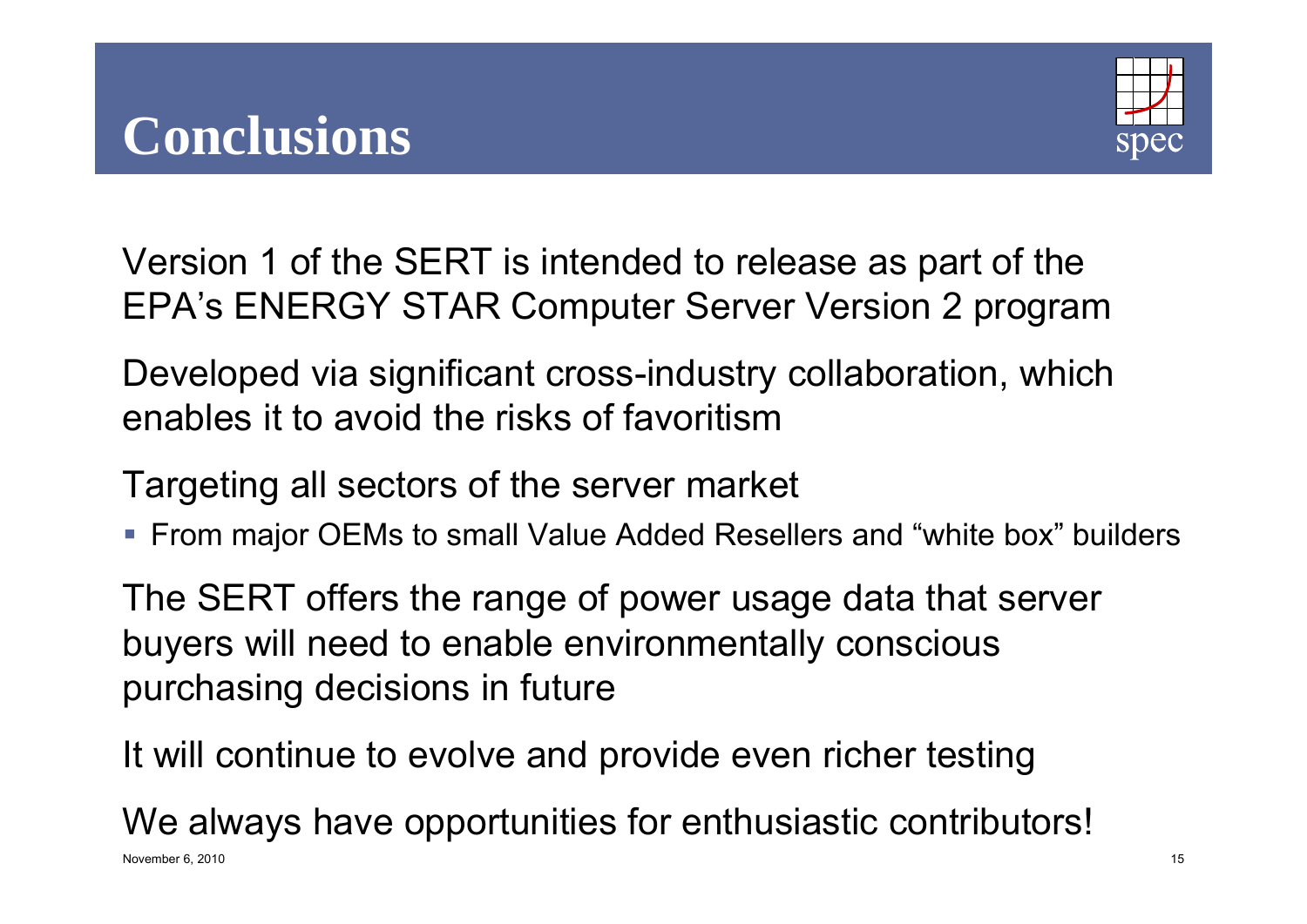

Server Efficiency Rating Tool home page:

■ <u>http://www.spec.org/sert/</u>

Server Efficiency Rating Tool public Design Document (latest version):

■ <u>http://www.spec.org/sert/docs/SERT-Design\_Doc.pdf</u>

### ENERGY STAR Enterprise Servers home page:

- http://www.energystar.gov/index.cfm?c=archives.enterprise\_servers
- ENERGY STAR Computer Specification Version 1.0:
- http://www.energystar.gov/ia/partners/product\_specs/program\_reqs/compu ter server prog\_req.pdf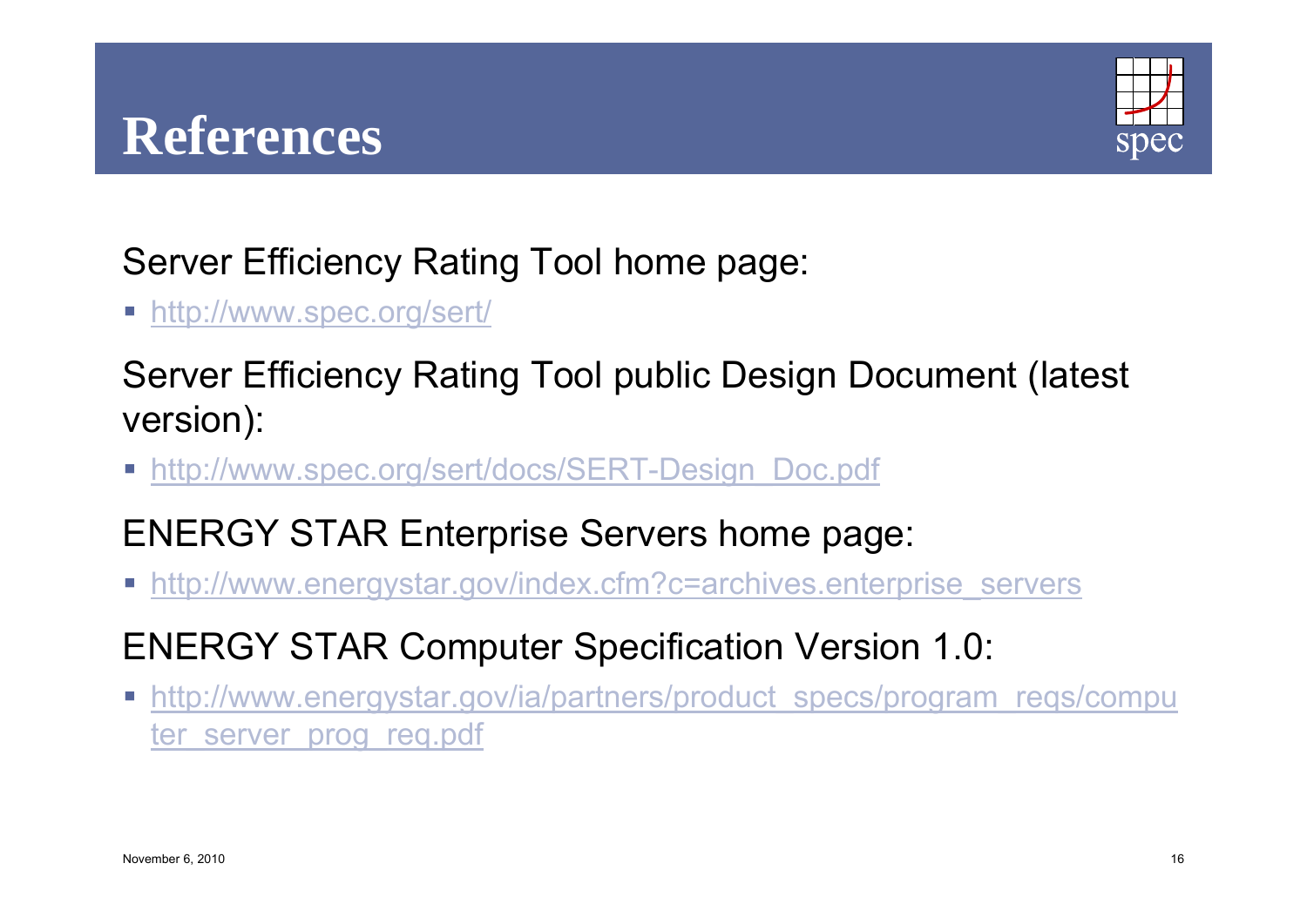## **References**



#### ENERGY STAR Computer Specification Version 1.0 Power and Performance Data Sheet:

 $\overline{\phantom{a}}$ http://www.energystar.gov/ia/partners/prod development/new specs/downl oads/servers/Final\_Datasheet.xls

#### **ENERGY STAR Computer Servers Draft 1 Version 2.0:**

 http://www.energystar.gov/ia/partners/prod\_development/revisions/downlo ads/computer\_servers/Draft1Version2ComputerServers.pdf

### ENERGY STAR Computer Servers Draft 1 Version 2.0 Power and Performance Datasheet:

 http://www.energystar.gov/ia/partners/prod\_development/revisions/downlo ads/computer\_servers/Draft1Version2PowerPerformanceDatasheet.pdf